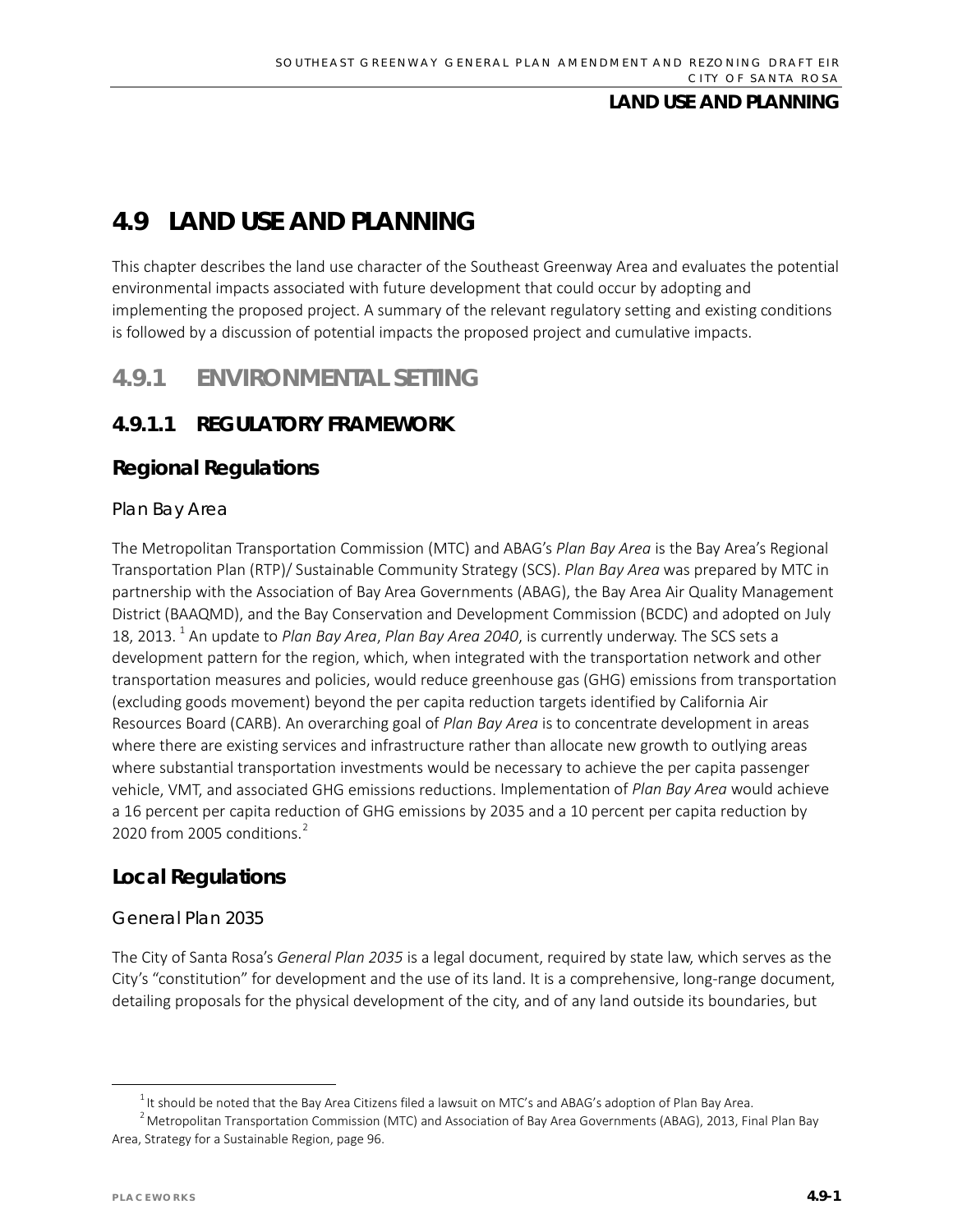within its designated Planning Area. Under State law, a city's general plan is the primary planning document and all other city plans and policies must be consistent with the adopted general plan.

The general plan is required to address the specified provisions of each of seven mandated elements including land use, circulation, housing, conservation, open space, noise and safety, to the extent that the provisions are locally relevant. The General Plan 2035 is a dynamic document addressing issues related to physical development, growth management, transportation services, public facilities, community design, energy efficiency, greenhouse gas reduction strategies, and conservation of resources in the Planning Area. The General Plan 2035 includes 12 elements that establish long-term goals and policies to guide daily decision-making for development and conservation in Santa Rosa through the year 2035. The elements of the General Plan 2035 are listed below:

- Land Use and Livability
- Urban Design
- Housing
- **Transportation**
- **Public Services and Facilities**
- Open Space and Conservation
- Growth Management
- Youth and Family
- **Economic Vitality**
- **Historic Preservation**
- Noise and Safety
- Arts and Culture

All development in the city must conform to the land use designations outlined in the General Plan 2035. Goals and policies contained in the Land Use and Livability Element of the General Plan 2035 provide guidance on how land use designations should be developed to contribute to the overall character of Santa Rosa.

#### *Santa Rosa City Code*

The *Santa Rosa City Code* (SRCC) contains all ordinances for the city, and identifies land use categories, site development regulations, and other general provisions that ensure consistency between the General Plan and proposed development projects. Besides the General Plan, the SCRR's Title 20, Zoning, is the primary tool that regulates physical development in Santa Rosa. The Zoning Code implements the goals and polices of the General Plan 2035 by classifying and regulating the uses of land and structure within the city. Per SRCC Section 20-10.020, Purposes of Zoning Code, the purpose of the Zoning Code is to provide standards for orderly growth and development of the city, and guide and control the use of land to provide a safe, harmonious, attractive , and sustainable community; implement the uses of land designated by the General Plan 2035 and avoid conflicts between land uses; maintain and protect the value of property; conserve and protect the open space, scenic beauty, and other natural resources of the city; protect the character, and social and economic stability of residential, commercial, and industrial areas; assist in maintaining a high quality of life without causing unduly high public or private costs for development or unduly restricting private enterprise, initiative, or innovation in design; and provide for appropriate citizen participation in the decisions. While other parts of the SRCC address specific technical issues that also affect land use and development, these are summarized where relevant in other chapters of this Draft EIR. For example, Title 16, Storm Water Enterprise, which deals with controlling and reducing flooding, is described in Chapter 4.8, Hydrology and Water Quality, and Chapter 17-16, Noise (in the SRCC)contains the noise standards that are discussed in Chapter 4.10, Noise, of this Draft EIR.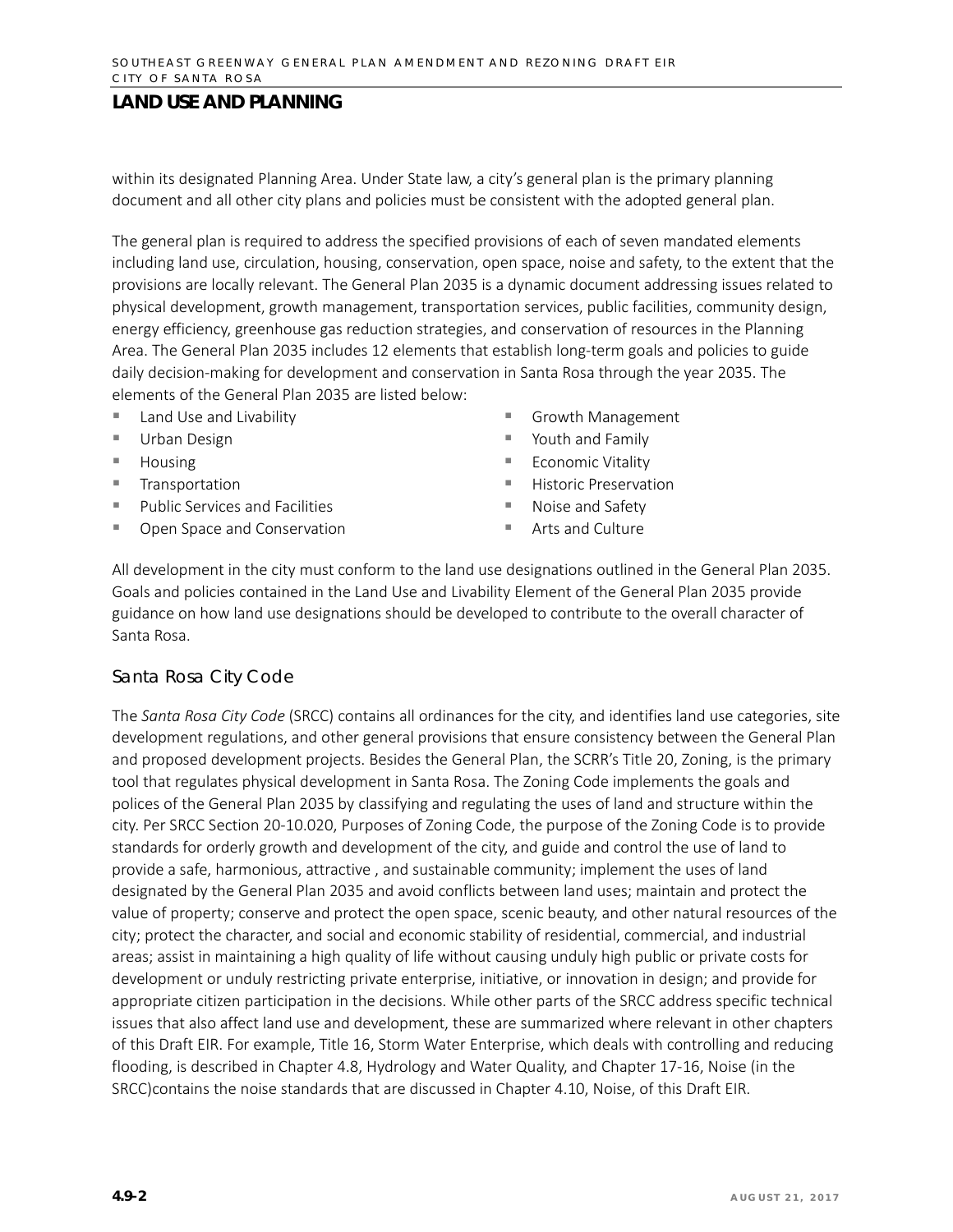### *Bicycle and Pedestrian Master Plan*

The *Bicycle and Pedestrian Master Plan* (BPMP), adopted in 1994 and updated in 2010, provides an overview of the existing bicycle and pedestrian facilities within Santa Rosa, a recommended pedestrian and bikeway network, and design guidelines. The BPMP also includes goals and policies that promote walking and bicycling as viable, attractive, non-polluting forms of transportation and convenient pedestrian and bicycle access to all areas of the city. The BPMP serves as a tool for guiding City staff and the development community in building a multi-modal transportation system that is pedestrian and bicycle "friendly" and encourages residents to use multi—modal forms of transportation. This plan is in alignment with the Transportation Element of the 2035 General Plan's goals and policies.

#### *Citywide Creek Master Plan*

The *Citywide Creek Master Plan* (CCMP), adopted in 2007 and updated in 2013, provides guidelines for the care, management, restoration, and enhancement of the network of creeks and waterways that flow through Santa Rosa. The CCMP is organized into six chapters; Introduction; Goals, Objectives, and Policies; Plan Concepts; Watershed-Specific Recommendations; Implementation Strategy; and References. Each chapter provides guidelines to aid the City's decision-making when planning creek enhancement and restoration activities, coordinating and expanding creekside trail systems, making broader land-use planning decisions concerning creeks, and in the development approval process for projects proposed adjacent to waterways.

### *Santa Rosa Plain Conservation Strategy*

The purpose of the Santa Rosa Plain Conservation Strategy (Conservation Strategy) is to create a longterm conservation program sufficient to mitigate potential adverse effects on federally listed species and their habitat due to future development within the Santa Rosa Plain which is located in central Sonoma County. The Conservation Strategy study area boundaries encompass the following cities: Cotati, Rohnert Park, and portions of Windsor, Sebastopol, and Santa Rosa.<sup>[3](#page-2-0)</sup> The Conservation Strategy serves as a guidance document for the United States Fish and Wildlife Service and California Department of Fish and Wildlife to use in conjunction with their review of permits. Development projects within the Santa Rosa Plain area are individually required to mitigate impacts on the species covered in the Conservation Strategy if the project would affect the covered species. The Conservation Strategy was drafted in 2005; however, the document has not been adopted by either the City of Santa Rosa or Sonoma County.

## **4.9.1.2 EXISTING CONDITIONS**

## **Existing Land Use Designations and Zoning Districts**

The Southeast Greenway Area is comprised of approximately 57 acres of land located in southeast Santa Rosa that follows a 1.9-mile linear path from the Farmers Lane/Highway 12 intersection to Spring Lake

<span id="page-2-0"></span><sup>&</sup>lt;sup>3</sup> Santa Rosa Plain Conservation Strategy, Figure 1, Santa Rosa Plain Conservation Strategy Study Area, [https://www.fws.gov/sacramento/es/recovery-planning/Santa-Rosa/Documents/Fig1\\_StudyAreaOverview.pdf.pdf,](https://www.fws.gov/sacramento/es/recovery-planning/Santa-Rosa/Documents/Fig1_StudyAreaOverview.pdf.pdf) accessed on June 23, 2017.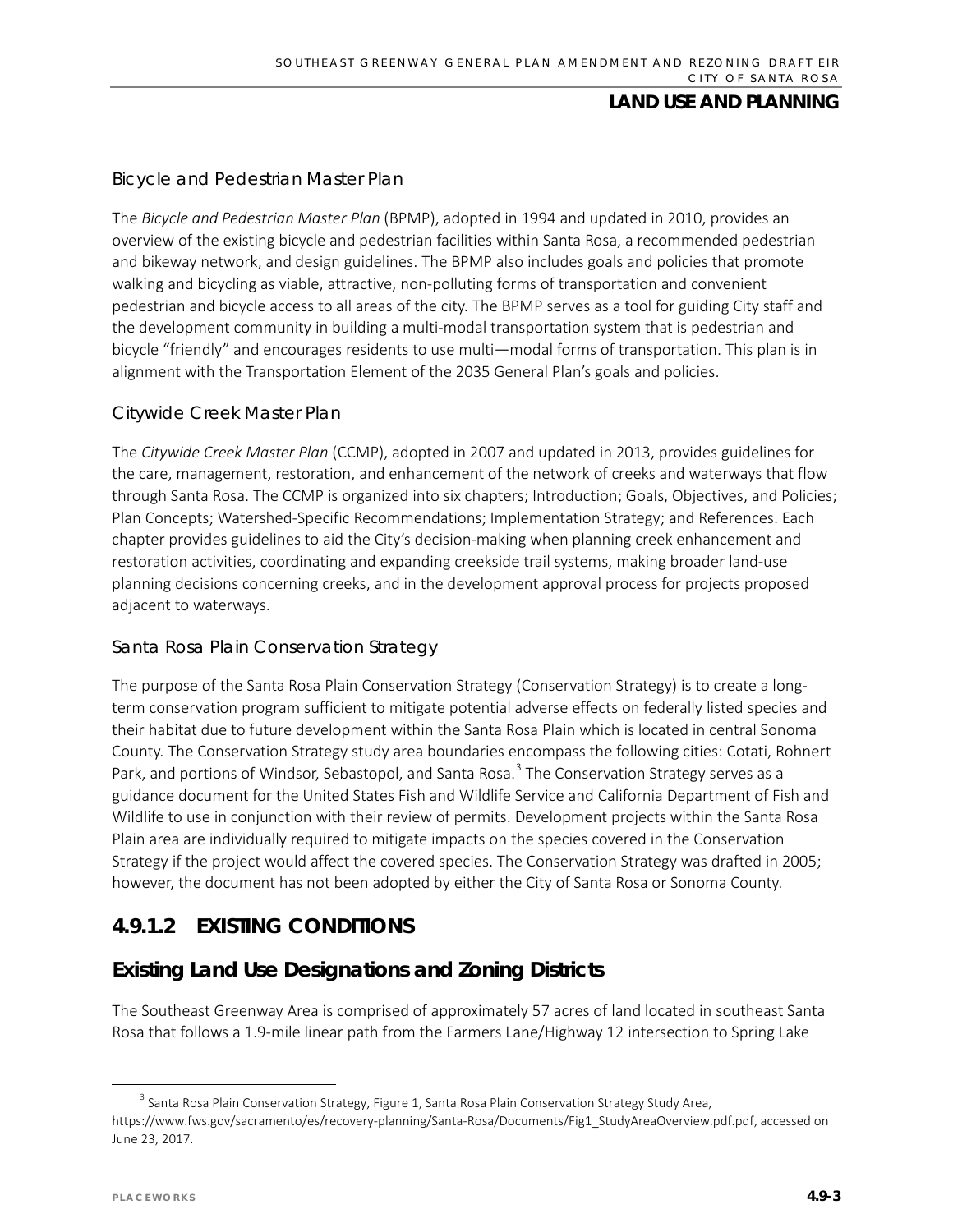Regional Park. The project site is currently owned by the California Department of Transportation (Caltrans) and is therefore not accessible to the public. As shown on Figure 3-6 in Chapter 3, Project Description, of this Draft EIR, the project site does not currently have a General Plan land use designation. Under State law,<sup>[4](#page-3-0)</sup> all parcels are required to be zoned consistent with the City's General Plan 2035. As shown on Figure 3-7 in Chapter 3, Project Description, of this Draft EIR, the Southeast Greenway Area is comprised of various zoning districts including various types of residential, planned development and public facilities. However, these zoning districts were mere extensions of surrounding zoning districts that predate General Plan 2035. Given that the project site does not have any General Plan land use designation, the preliminary or "remnant" zoning districts do not authorize specific land uses.

## **Existing Land Uses**

The existing land uses in the Southeast Greenway Area are described by three subareas below.

### *West Subarea*

The 18.3-acre West Subarea is comprised of four parcels following a lineal path from Farmers Lane to Wanda Way and Camden Court. The West Subarea is primarily composed of grassland with numerous swales, potential wetlands, and Matanzas Creek. An underground stormwater conduit, called the Spring Creek Diversion is also located along the southern edge of the Southeast Greenway Area from Franquette Avenue in this subarea to Summerfield road at the eastern edge of the Central subarea. Surrounding land uses include retail, office, multi-family residential uses, and Montgomery High School to the north; the continuation of the project site to the east; retail, senior housing, and Matanzas Creek to the south; and Farmers Lane/SR 12 to the west.<sup>[5](#page-3-1)</sup>

### *Central Subarea*

The 22.6-acre Central Subarea is comprised of three parcels following a lineal path from Wanda Way and Camden Court to Summerfield Road. The Central Subarea is primarily composed of undeveloped land and remnant walnut orchard on the eastern portion of the site. Sierra Park Creek and Spring Creek, tributaries of Matanzas Creek, flow through this subarea. Surrounding land uses include single- and multi-family residential, and retail to the north and south, religious institutional/school facilities to the north, and the continuation of the project site to the east and west.<sup>[6](#page-3-2)</sup>

### *East Subarea*

The 16.3-acre East Subarea is comprised of two parcels following a linear path from Summerfield Road to Spring Lake Regional Park. The East Subarea is primarily composed of grassland and rocky outcroppings, oak woodlands, two potential wetlands, and a small remnant walnut orchard. Surrounding land uses

<span id="page-3-0"></span> $4$  California Government Code, Title 7, Planning and Land Use, Division 1, Planning and Zoning, Chapter 4, Zoning and Regulations, Article 2, Adoption and Regulations, Section 65860.

<span id="page-3-1"></span> $5$  City of Santa Rosa, Southeast Greenway, Existing Conditions, Opportunities, and Constraints, September 15, 2015, pages

<span id="page-3-2"></span><sup>13</sup> to 26. 6 City of Santa Rosa, Southeast Greenway, Existing Conditions, Opportunities, and Constraints, September 15, 2015, pages 27 to 38.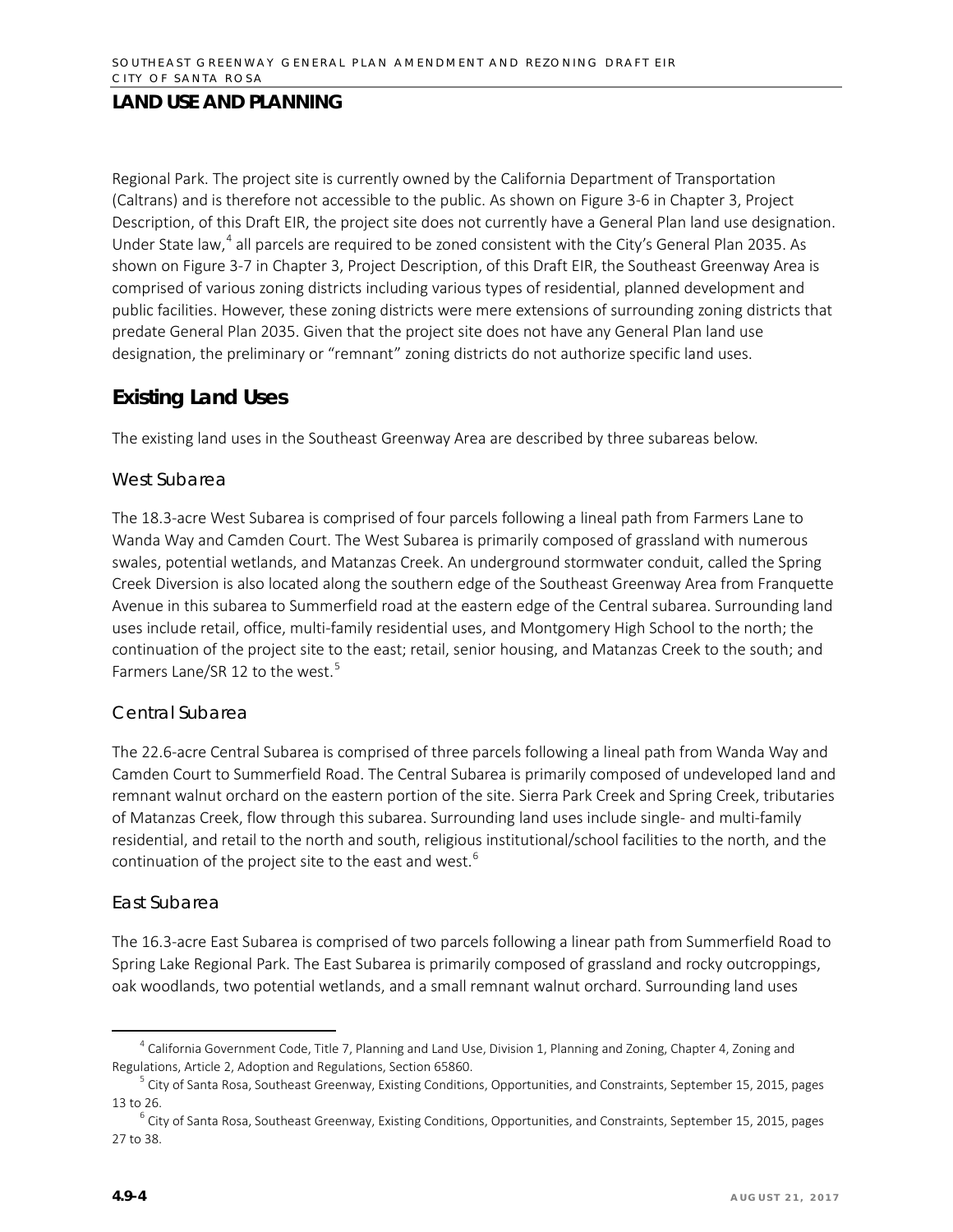include single- and multi-family residential to the north and south, Spring Lake Regional Park to the east, and the continuation of the project site to the west.<sup>[7](#page-4-0)</sup>

## **4.9.2 STANDARDS OF SIGNIFICANCE**

Implementation of the proposed project would result in a significant impact related to land use and planning if it would:

- 1. Physically divide an established community.
- 2. Conflict with any applicable land use plan, policy or regulation of an agency with jurisdiction over the proposed project (including, but not limited to, the General Plan, specific plan, local coastal program or zoning ordinance) adopted for the purpose of avoiding or mitigating an environmental effect.
- 3. Conflict with any applicable habitat conservation plan or natural community conservation plan.

## **4.9.3 IMPACT DISCUSSION**

### **LU-1 Implementation of the proposed project would not physically divide an established community.**

The physical division of an established community typically refers to the construction of a physical feature (such as a wall, interstate highway, airport, roadway, or railroad tracks) or the removal of a means of access (such as a local road or bridge) that could impair mobility or constrain travel within an existing community, or between a community and outlying areas.

As discussed in Chapter 3, Project Description, of this Draft EIR, the proposed project includes changes to the Land Use and Livability, Transportation, and Public Services and Facilities elements of the General Plan 2035 and also includes an amendment to the City's Zoning Ordinance for the Southeast Greenway Area, including assigning zoning districts and revising permitted uses, to ensure consistency with the General Plan 2035. Specifically, the Circulation Concept contains descriptions of multi-modal access points, crossings, and connections throughout the Southeast Greenway Area. The proposed pedestrian and bicycle connections would increase connectivity from Spring Lake Regional Park to downtown Santa Rosa and between neighborhoods located north and south of the Southeast Greenway Area.

Implementation and adoption of the proposed project would result in new development potential up to 47.2 acres of park and recreational uses including open space, 244 multi-family housing units, and 12,000 square feet of commercial space, in the Southeast Greenway Area only. As discussed under Section 4.9.1.2, Existing Conditions, the Southeast Greenway Area is composed of undeveloped parcels that are owned by Caltrans and are not publically accessible and is surrounded by residential, retail, and religious institutional/school facilities land uses. One of the objectives of the proposed project is to provide a continuous pedestrian, bicycle, and non-motorized transportation connections from Spring Lake Regional

<span id="page-4-0"></span> $^7$  City of Santa Rosa, Southeast Greenway, Existing Conditions, Opportunities, and Constraints, September 15, 2015, pages 39 to 48.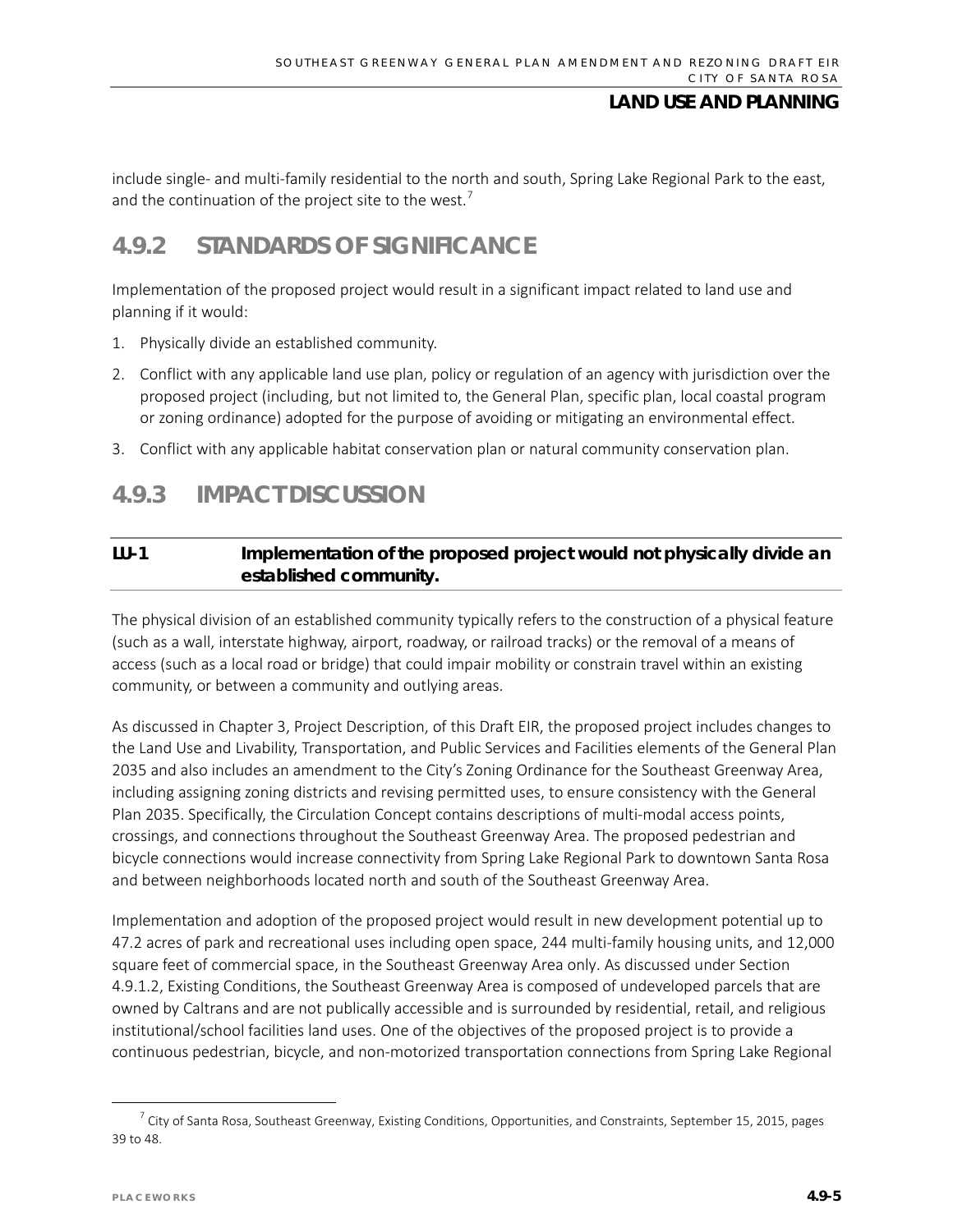Park to Farmers Lane and links to downtown Santa Rosa, surrounding neighborhoods and schools, and the regional trail system. Future development under the proposed project would retain the existing roadway patterns and would include circulation improvements such as multi-modal access points, crossings, and connections that are intended to improve multi-modal access within the Southeast Greenway. These improvements do not propose any new major roadways or other physical features that would create new barriers on the project site. In addition, as described in Chapter 3, Project Description, the proposed project includes Land Use policies that promote orderly development and land use compatibility with surrounding neighborhoods. Therefore, the proposed project would not divide an existing established community. Impacts related to the division of an existing community would be *less than significant*.

Significance Without Mitigation: Less than significant.

**LU-2 Implementation of the proposed project would not conflict with any applicable land use plan, policy, or regulation of an agency with jurisdiction over the project (including, but not limited to, the general plan, specific plan, local coastal program, or zoning ordinance) adopted for the purpose of avoiding or mitigating an environmental effect.**

This section discusses future development consistency with the General Plan 2035 and how the proposed project is consistent with other applicable land use plans, policies, and regulations that concentrate on land use and planning.

## **General Plan 2035 and Santa Rosa City Code**

The General Plan 2035 and SRCC Title 20, Zoning Code, are the primary planning documents for the City of Santa Rosa. The proposed project would amend the General Plan 2035 to assign new General Plan land use designations and rezone the land within the Southeast Greenway Area to conform to the new land use designations. The proposed amendment is intended to ensure consistency between the General Plan 2035 and SRCC's Title 20, Zoning Code. Given that the General Plan is the overriding planning document for the City, and because the proposed project involves amending the General Plan and SRCC to increase consistency; the proposed project would result in a *less-than-significant* impact with respect to consistency with these planning documents.

## **Other Land Use Plans**

The proposed Land Use, Transportation, and Public Service and Facilities goals and policies would be adopted as part of the proposed project and would require local planning and development decisions to consider land use impacts. This section describes the goals and policies that future development within the Southeast Greenway Area would be required to abide by, thereby ensuring the proposed project would be consistent with the applicable land use regulations adopted for the purpose of avoiding or mitigating an environmental effect.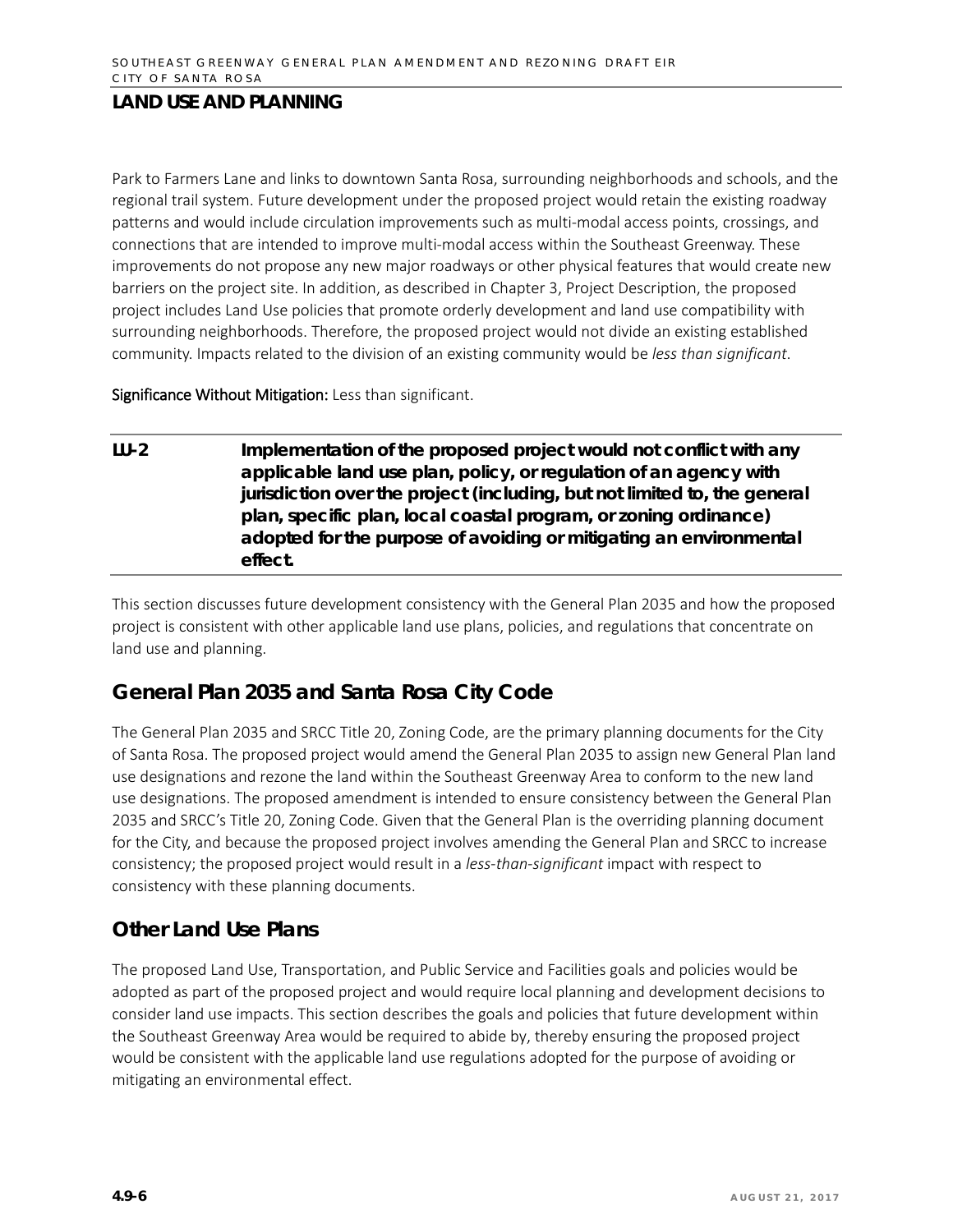### *Plan Bay Area*

As described above, one of the overarching goals of the *Plan Bay Area* is to concentrate development in areas where there are existing services and infrastructure rather than allocate new growth to outlying areas where substantial transportation investments would be necessary to achieve the per capita passenger vehicle, VMT, and associated GHG emissions reductions. The proposed project includes the following goals and policies that would encourage the reduction of vehicle usage and promote nonvehicular travel in order to decrease GHG emissions, thereby ensuring consistency with *Plan Bay Area*:

#### Land Use and Livability Policies

### Goal LUL-OO Develop the Southeast Greenway to support a walkable, livable neighborhood, promote economic vitality, and encourage social equity.

- Policy LUL-OO-1 Develop the site between Hoen Avenue Frontage Road and the Highway 12 onramp with a mix of residential and commercial development. Residential uses are required on this site and should be maximized. Lodging uses are allowed. Development of the site will require provision of pedestrian and bicycle access to the Southeast Greenway trails to the north.
- Policy LUL-OO-2 Create a Southeast Greenway gateway on the western edge of the Greenway that offers a prominently visible entrance to the open space and increases visitor awareness of the amenity.
- Policy LUL-OO-3 During the next General Plan update, consider a future planning effort for the area south of the Southeast Greenway between Franquette Avenue and Summerfield Road to identify land uses which would enable these properties to redevelop to improve the interface with the Greenway.
- Policy LUL-OO-4 Seek opportunities for shared parking to serve the Southeast Greenway. These include Montgomery High School, Spring Lake Regional Park, and adjacent non-residential uses.

### Goal LUL-PP Design uses on the Southeast Greenway to maximize the Greenway's safety, accessibility, and respect for adjacent neighborhoods.

- Policy LUL-PP-1 Require all new development on or abutting the Southeast Greenway to front the Greenway with windows and entries, and limit fencing height and material to ensure views from private property into the Greenway to enhance public safety.
- Policy LUL-PP-2 Locate new residential uses at select locations along the Southeast Greenway where they can access existing streets and infrastructure. These new uses should be sensitively designed to consider the scale of neighboring residential areas, maintain public views of the hills, and limit shade on the Greenway's recreation areas.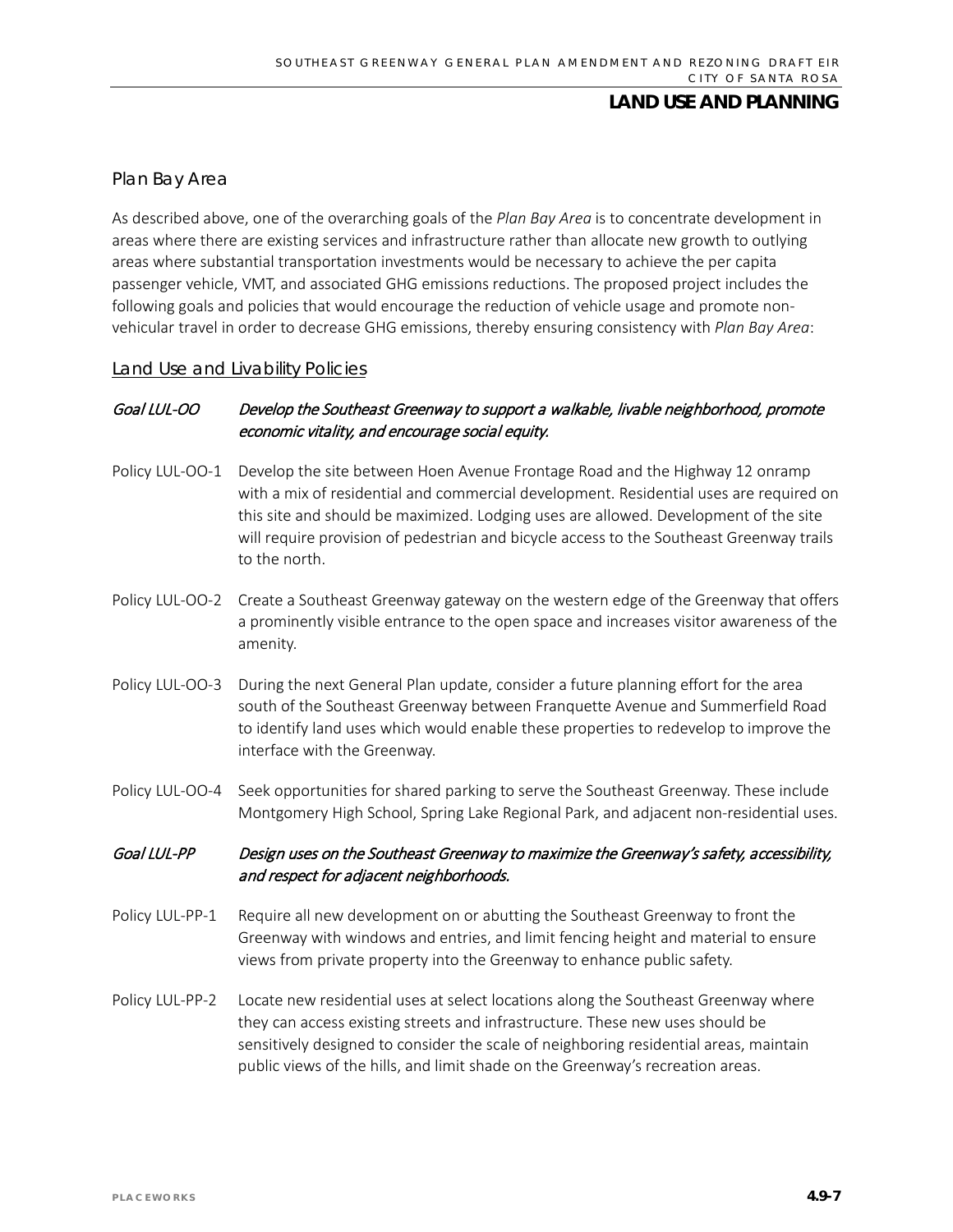#### Transportation Goals and Policies

- Goal T-N Provide a continuous pedestrian, bicycle, and non-motorized transportation connection from Spring Lake Regional Park to Farmers Lane and link to downtown Santa Rosa, surrounding neighborhoods and schools, and the regional trail system.
- Policy T-N-1 Provide separate trails for bicycle and pedestrian use, and permit them to meander to respond to topographic or other features in the Southeast Greenway. Separate bicycle and pedestrian facilities should join together to cross streets and creeks for safety and habitat protection.
- Policy T-N-2 Provide multi-use path crossings where the Southeast Greenway intersects with Hoen Avenue, Franquette Avenue, Yulupa Avenue, and Summerfield Road to enhance the crossings for cyclists and pedestrians at these locations. These could include enhanced crosswalks, median refuges, pedestrian and bicyclist activated signals and warning signage for drivers.
- Policy T-N-3 Identify and sign a bicycle route from the Southeast Greenway to Downtown that is direct, well-marked, and easy to navigate, while ensuring multiple connections. Consideration should be given to the following routes as identified in the Bicycle and Pedestrian Master Plan to determine the highest priority for improvement: Franquette to Sonoma Avenue; Hoen Avenue to Sonoma Avenue; Hoen Avenue to Hahman Drive to Sonoma Avenue; and Vallejo Street to E Street.
- Policy T-N-4 Ensure additional bicycle facilities connect to the Southeast Greenway as proposed in the Bicycle and Pedestrian Master Plan.
- Policy T-N-5 Provide for parking on the Southeast Greenway and seek shared parking opportunities in adjacent non-residential uses, such as Montgomery High School, the Friedman Center, and Spring Lake Regional Park in future design phases of the project to maximize a park once experience and minimize parking in surrounding neighborhoods.

#### Public Services and Facilities Goals and Policies

### Goal PSF-J Provide natural open space, educational and cultural opportunities, and active and passive recreation for residents and visitors.

- Policy PSF-J-1 Coordinate with Santa Rosa City School District and Montgomery High School to share educational, recreational and parking facilities to the greatest extent feasible.
- Policy PSF-J-2 Site the locations of community gardens as closely as possible to access points from neighboring residential areas to encourage use and activity.

Implementation and adoption of the aforementioned goals and policies would ensure consistency with the *Plan Bay Area* by promoting non-vehicular travel in order to decrease GHG emissions. Therefore,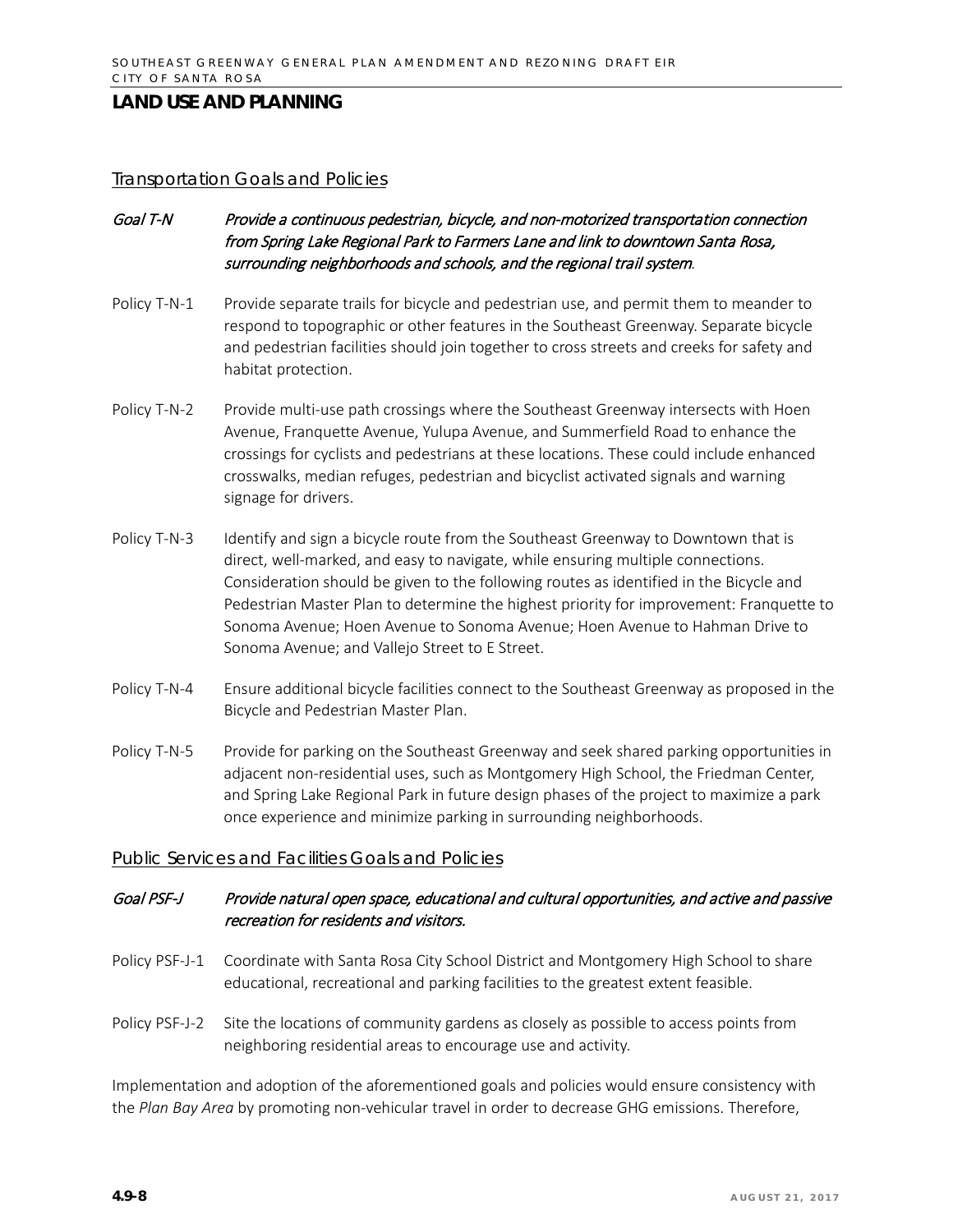implementation of the proposed project would not conflict with the *Plan Bay Area* and the impact would be *less than significant*.

#### *Bicycle and Pedestrian Master Plan*

As described above, the BPMP serves as a tool to promote and develop a convenient multi-modal transportation system for pedestrians and bicyclist within the City of Santa Rosa. The proposed project includes Transportation goals and policies (listed above) that would provide a variety of multi-modal transportation facilities within the Southeast Greenway Area and connections to existing bicycle facilities in Santa Rosa. Implementation and adoption of these aforementioned policies would ensure consistency with the BPMP by providing multi-modal transportation opportunities. Therefore, implementation of the proposed project would not conflict with the BPMP and the impact would be *less than significant*.

### *Citywide Creek Master Plan*

The CCMP provides guidelines for the care, management, restoration, and enhancement of the network of creeks and waterways that flow through Santa Rosa. In addition, the CCMP serves as a tool to aid the City's decision-making during the development approval process for projects proposed adjacent to waterways. The proposed project includes the following goal and policies that would promote the restoration of the areas surrounding the creeks that traverse the project site:

#### Land Use and Livability Policies

### Goal LUL-NN Develop the Southeast Greenway sustainably to enhance and protect wetlands, wildlife habitat, groundwater and air quality.

- Policy LUL-NN-1 Restore or enhance the areas around the three creeks that cross the Southeast Greenway: Matanzas Creek, Sierra Park Creek, and Spring Creek, consistent with the Citywide Creek Master Plan.
- Policy LUL-NN-2 Maximize open space and native plantings in the Southeast Greenway to provide a wildlife corridor to the greatest extent possible and reduce maintenance costs with the use of self-sustaining plant species.
- Policy LUL-NN-3 Increase stormwater infiltration and groundwater recharge.

Implementation and adoption of these aforementioned goal and policies would ensure consistency with the CCMP by requiring the restoration of areas surrounding the tree creeks that traverse the project site and maximizing park and recreational opportunities throughout the Southeast Greenway Area. Therefore, implementation of the proposed project would not conflict with the CCMP and the impact would be *less than significant*.